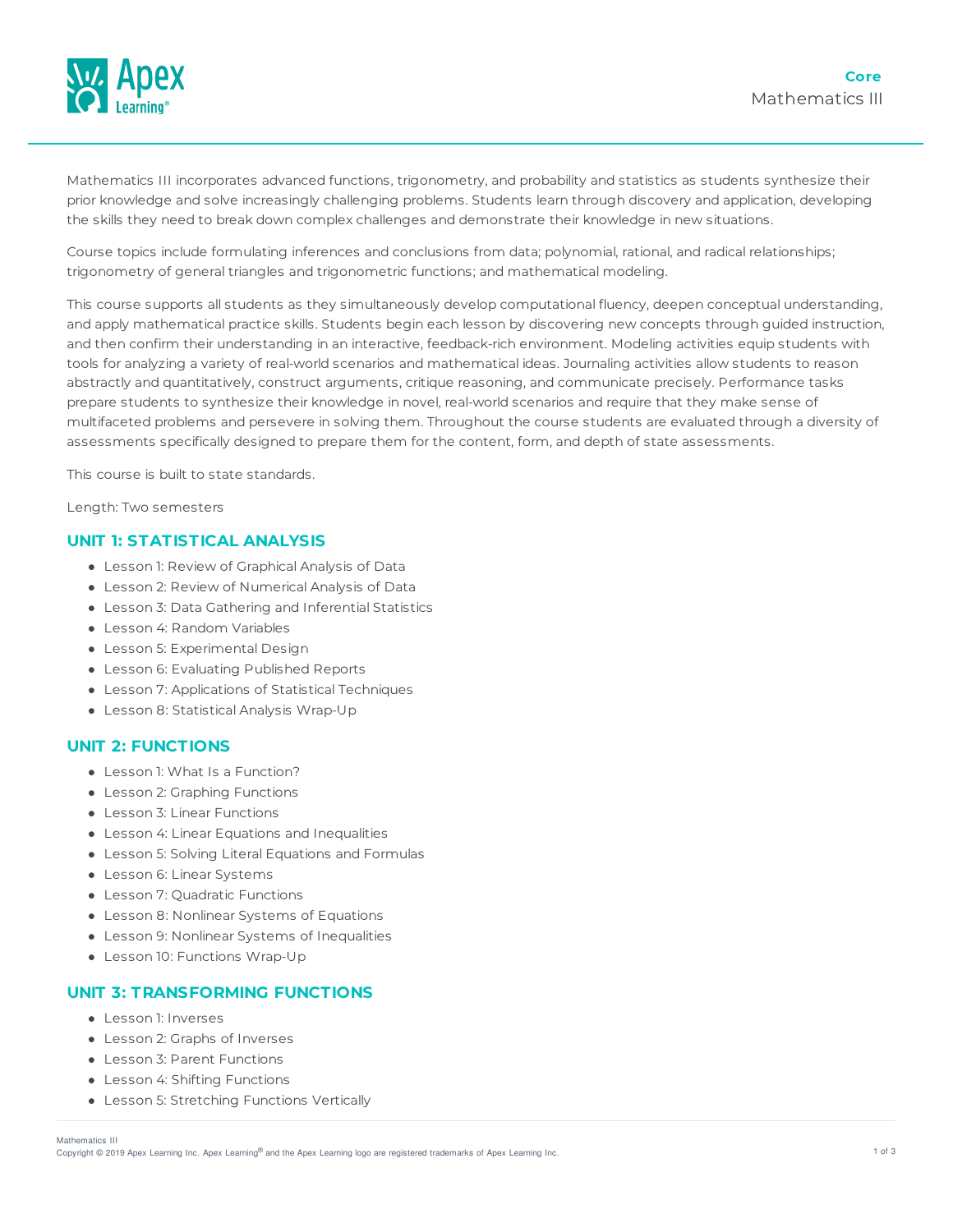- Lesson 6: Transformation of Parent Functions
- Lesson 7: Arithmetic of Functions
- Lesson 8: Performance Task: Transforming Functions
- Lesson 9: Transforming Functions Wrap-Up

## **UNIT 4: POLYNOMIAL FUNCTIONS**

- Lesson 1: Polynomial Basics
- Lesson 2: Polynomial Functions
- Lesson 3: Working with Complex Numbers
- Lesson 4: Synthetic Division
- Lesson 5: Factoring Polynomials Completely
- Lesson 6: Solving Polynomial Equations
- Lesson 7: Graphing Polynomial Functions
- Lesson 8: Polynomial Identities
- Lesson 9: Binomial Theorem
- Lesson 10: Transformations of Polynomial Functions
- Lesson 11: Polynomial Functions Wrap-Up

## **UNIT 5: RATIONAL EXPRESSIONS AND FUNCTIONS**

- Lesson 1: Proportions
- Lesson 2: Rational Expressions
- Lesson 3: Simplifying Rational Expressions
- Lesson 4: Multiplying and Dividing Rational Expressions
- Lesson 5: Adding and Subtracting Rational Expressions
- Lesson 6: Inverse Variation
- Lesson 7: Solving Rational Functions
- Lesson 8: Vertical Asymptotes
- Lesson 9: Graphing Rational Functions
- Lesson 10: Rational Expressions and Functions Wrap-Up

# **UNIT 6: SEMESTER 1 EXAM**

Lesson 1: Semester 1 Exam

# **UNIT 7: RADICAL EXPRESSIONS AND FUNCTIONS**

- Lesson 1: Basics of Radicals
- Lesson 2: Multiplying and Dividing Radicals
- Lesson 3: Adding and Subtracting Radicals
- **Lesson 4: Rationalizing Denominators**
- Lesson 5: Solving Radical Functions
- Lesson 6: Applications of Radical Equations
- Lesson 7: Rational Exponents
- Lesson 8: Review of Complex Numbers
- Lesson 9: Performance Task: The Skid Distance Problem
- Lesson 10: Radical Expressions and Functions Wrap-Up

#### **UNIT 8: EXPONENTIAL AND LOGARITHMIC FUNCTIONS**

- Lesson 1: Geometric Sequences
- Lesson 2: Exponential Functions
- Lesson 3: Examples and Applications of Exponential Functions
- Lesson 4: Graphs of Exponential Functions
- Lesson 5: Logarithmic Functions
- Lesson 6: Graphs of Logarithmic Functions
- Lesson 7: Properties of Exponents and Logarithms

#### Mathematics III

Copyright © 2019 Apex Learning Inc. Apex Learning® and the Apex Learning logo are registered trademarks of Apex Learning Inc. <br>Copyright © 2019 Apex Learning Inc. Apex Learning® and the Apex Learning Iogo are registered tr